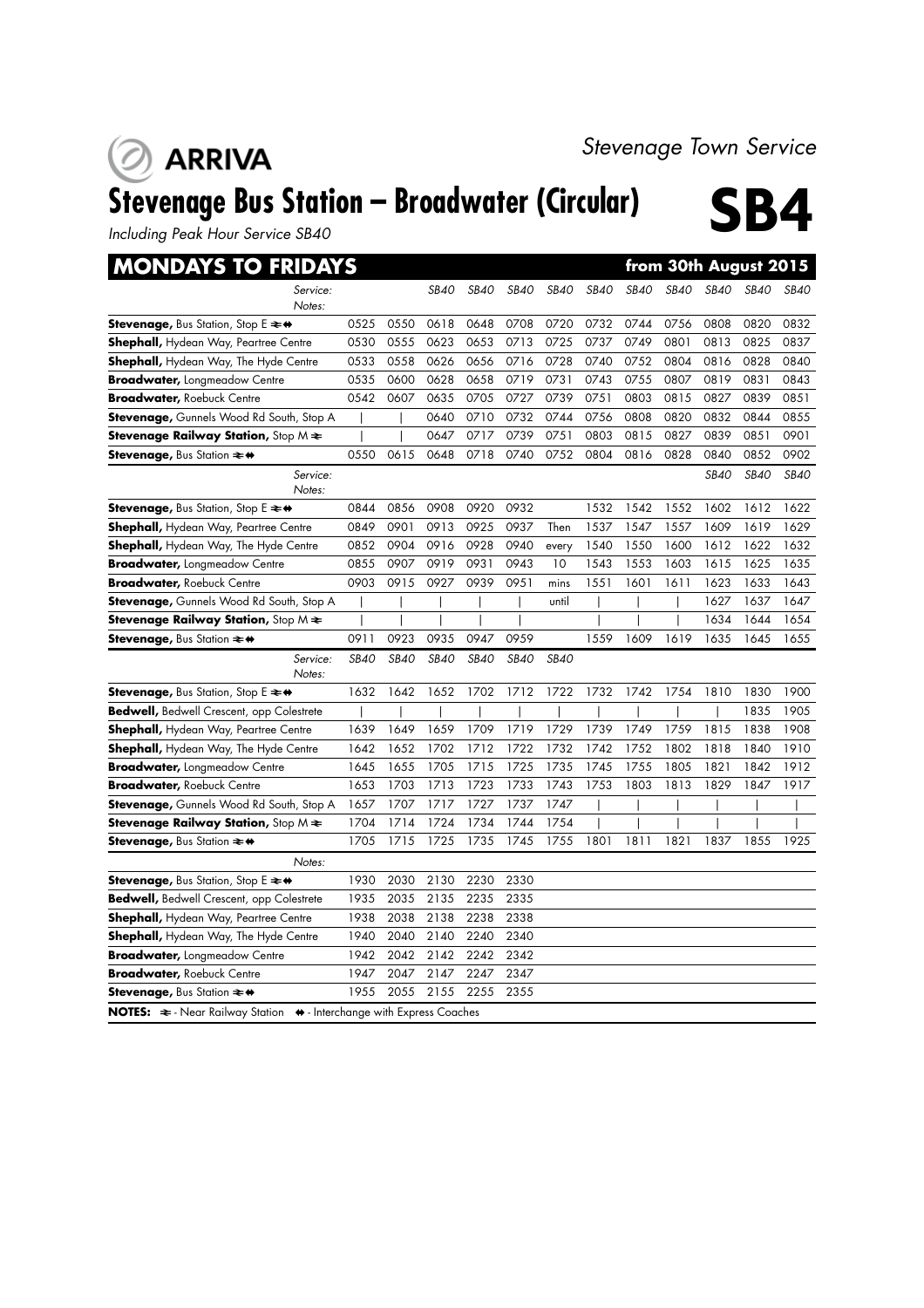

# **Stevenage Bus Station – Broadwater (Circular) SB4**



## **SATURDAYS from 30th August 2015**

**ARRIVA** 

| Notes:                                                                                           |      |      |      |      |      |      |      |      |      |       |      |      |
|--------------------------------------------------------------------------------------------------|------|------|------|------|------|------|------|------|------|-------|------|------|
| <b>Stevenage, Bus Station, Stop E <math>\neq \bullet</math></b>                                  | 0645 | 0715 | 0745 | 0815 | 0845 | 0905 | 0919 | 0931 | 0943 | Then  | 1543 | 1555 |
| <b>Shephall, Hydean Way, Peartree Centre</b>                                                     | 0650 | 0720 | 0750 | 0820 | 0850 | 0910 | 0924 | 0936 | 0948 | every | 1548 | 1600 |
| <b>Shephall, Hydean Way, The Hyde Centre</b>                                                     | 0653 | 0723 | 0753 | 0823 | 0853 | 0913 | 0927 | 0939 | 0951 | 12    | 1551 | 1603 |
| <b>Broadwater, Longmeadow Centre</b>                                                             | 0655 | 0725 | 0755 | 0825 | 0855 | 0915 | 0930 | 0942 | 0954 | mins  | 1554 | 1606 |
| <b>Broadwater, Roebuck Centre</b>                                                                | 0702 | 0732 | 0802 | 0832 | 0902 | 0922 | 0938 | 0950 | 1002 | until | 1602 | 1614 |
| <b>Stevenage, Bus Station <math>\rightleftharpoons</math> ↔</b>                                  | 0710 | 0740 | 0810 | 0840 | 0910 | 0930 | 0946 | 0958 | 1010 |       | 1610 | 1622 |
| Notes:                                                                                           |      |      |      |      |      |      |      |      |      |       |      |      |
| <b>Stevenage, Bus Station, Stop E <math>\rightleftarrows</math> <math>\leftrightarrow</math></b> | 1609 | 1624 | 1639 | 1654 | 1709 | 1724 | 1739 | 1754 | 1810 | 1830  | 1900 | 1930 |
| Bedwell, Bedwell Crescent, opp Colestrete                                                        |      |      |      |      |      |      |      |      |      | 1835  | 1905 | 1935 |
| <b>Shephall, Hydean Way, Peartree Centre</b>                                                     | 1614 | 1629 | 1644 | 1659 | 1714 | 1729 | 1744 | 1759 | 1815 | 1838  | 1908 | 1938 |
| <b>Shephall, Hydean Way, The Hyde Centre</b>                                                     | 1617 | 1632 | 1647 | 1702 | 1717 | 1732 | 1747 | 1802 | 1818 | 1840  | 1910 | 1940 |
| <b>Broadwater, Longmeadow Centre</b>                                                             | 1620 | 1635 | 1650 | 1705 | 1720 | 1735 | 1749 | 1804 | 1820 | 1842  | 1912 | 1942 |
| <b>Broadwater, Roebuck Centre</b>                                                                | 1628 | 1643 | 1658 | 1713 | 1728 | 1743 | 1756 | 1811 | 1827 | 1847  | 1917 | 1947 |
| Stevenage, Bus Station $\rightleftharpoons$ ↔                                                    | 1636 | 1651 | 1706 | 1721 | 1736 | 1751 | 1804 | 1819 | 1835 | 1855  | 1925 | 1955 |
| Notes:                                                                                           |      |      |      |      |      |      |      |      |      |       |      |      |
| <b>Stevenage, Bus Station, Stop E <math>\rightleftarrows</math> <math>\leftrightarrow</math></b> | 2030 | 2130 | 2230 | 2330 |      |      |      |      |      |       |      |      |
| <b>Bedwell, Bedwell Crescent, opp Colestrete</b>                                                 | 2035 | 2135 | 2235 | 2335 |      |      |      |      |      |       |      |      |
| <b>Shephall, Hydean Way, Peartree Centre</b>                                                     | 2038 | 2138 | 2238 | 2338 |      |      |      |      |      |       |      |      |
| <b>Shephall, Hydean Way, The Hyde Centre</b>                                                     | 2040 | 2140 | 2240 | 2340 |      |      |      |      |      |       |      |      |
| <b>Broadwater, Longmeadow Centre</b>                                                             | 2042 | 2142 | 2242 | 2342 |      |      |      |      |      |       |      |      |
| <b>Broadwater, Roebuck Centre</b>                                                                | 2047 | 2147 | 2247 | 2347 |      |      |      |      |      |       |      |      |
| <b>Stevenage, Bus Station <math>\neq</math> <math>\leftrightarrow</math></b>                     | 2055 | 2155 | 2255 | 2355 |      |      |      |      |      |       |      |      |
| NOTES: $\Leftarrow$ - Near Railway Station $\leftrightarrow$ - Interchange with Express Coaches  |      |      |      |      |      |      |      |      |      |       |      |      |